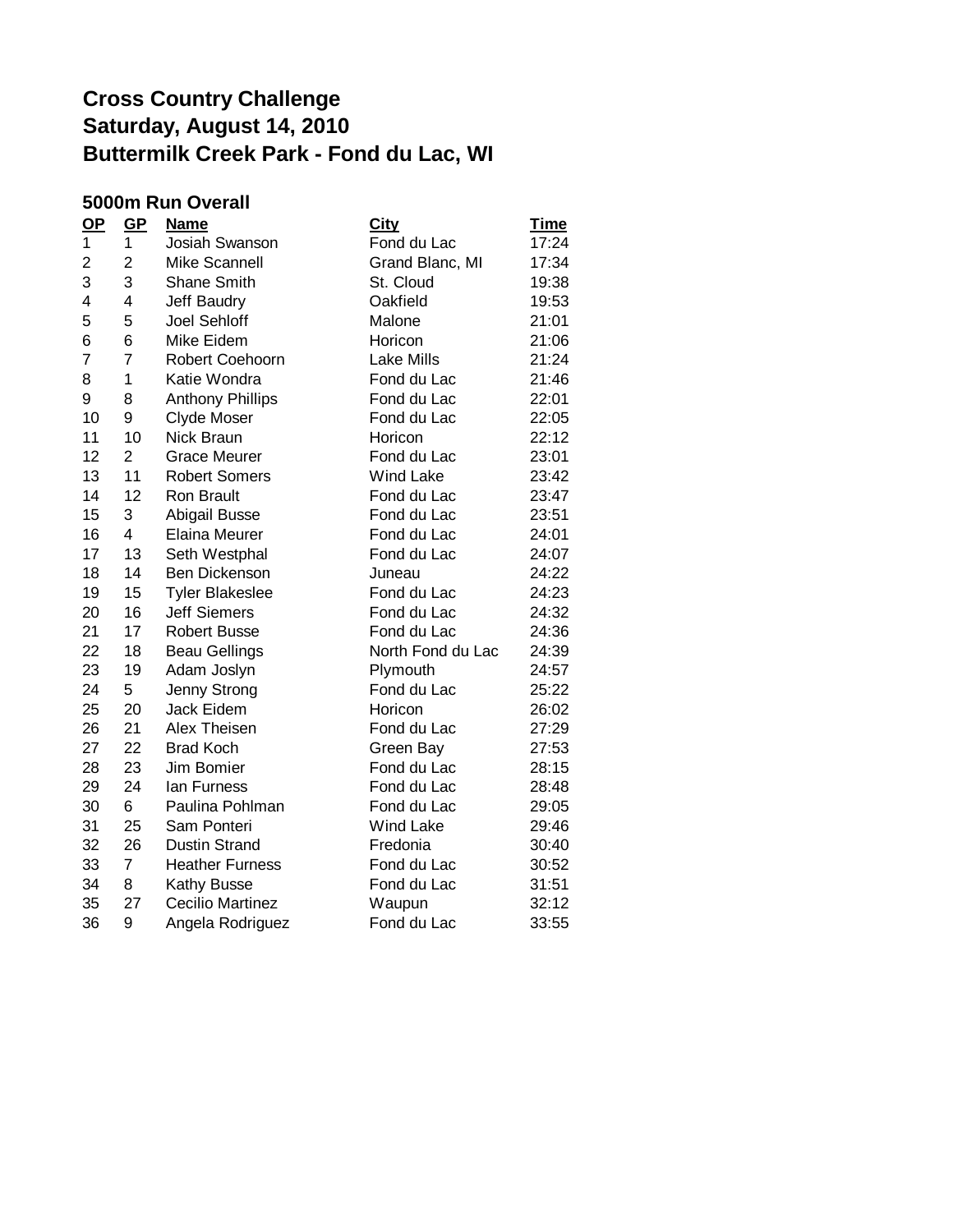#### **5000m Run Female**

| <u>OP</u> | GP | <b>Name</b>            | City        | <b>Time</b> |
|-----------|----|------------------------|-------------|-------------|
| 8         | 1  | Katie Wondra           | Fond du Lac | 21:46       |
| 12        | 2  | <b>Grace Meurer</b>    | Fond du Lac | 23:01       |
| 15        | 3  | Abigail Busse          | Fond du Lac | 23:51       |
| 16        | 4  | <b>Elaina Meurer</b>   | Fond du Lac | 24:01       |
| 24        | 5  | Jenny Strong           | Fond du Lac | 25:22       |
| 30        | 6  | Paulina Pohlman        | Fond du Lac | 29:05       |
| 33        | 7  | <b>Heather Furness</b> | Fond du Lac | 30:52       |
| 34        | 8  | Kathy Busse            | Fond du Lac | 31:51       |
| 36        | 9  | Angela Rodriguez       | Fond du Lac | 33:55       |
|           |    |                        |             |             |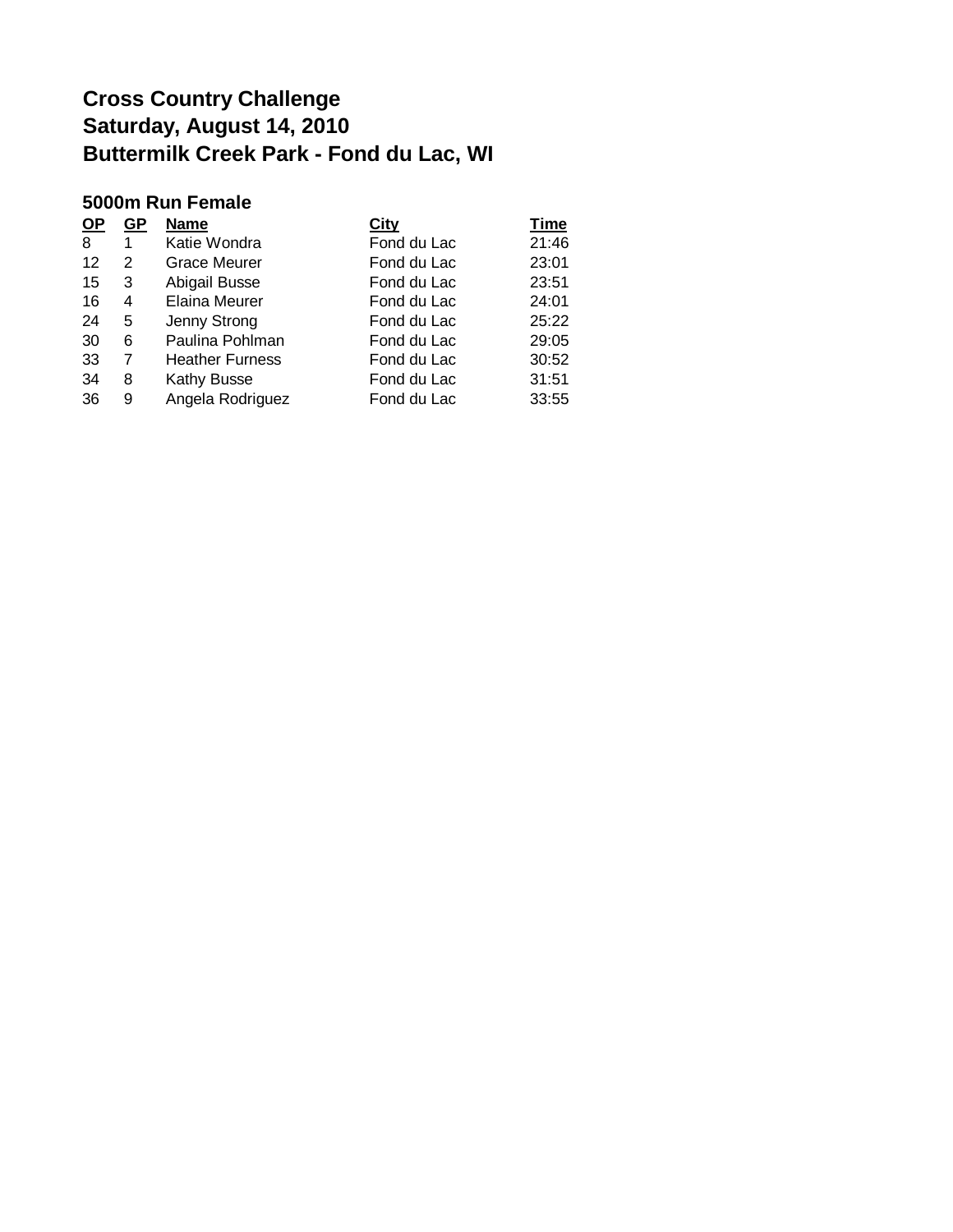### **5000m Run Male**

| <u>OP</u>      | $GP$ | <b>Name</b>             | <b>City</b>       | <u>Time</u> |
|----------------|------|-------------------------|-------------------|-------------|
| 1              | 1    | Josiah Swanson          | Fond du Lac       | 17:24       |
| 2              | 2    | <b>Mike Scannell</b>    | Grand Blanc, MI   | 17:34       |
| 3              | 3    | <b>Shane Smith</b>      | St. Cloud         | 19:38       |
| 4              | 4    | Jeff Baudry             | Oakfield          | 19:53       |
| 5              | 5    | <b>Joel Sehloff</b>     | Malone            | 21:01       |
| 6              | 6    | Mike Eidem              | Horicon           | 21:06       |
| $\overline{7}$ | 7    | Robert Coehoorn         | <b>Lake Mills</b> | 21:24       |
| 9              | 8    | <b>Anthony Phillips</b> | Fond du Lac       | 22:01       |
| 10             | 9    | Clyde Moser             | Fond du Lac       | 22:05       |
| 11             | 10   | Nick Braun              | Horicon           | 22:12       |
| 13             | 11   | <b>Robert Somers</b>    | <b>Wind Lake</b>  | 23:42       |
| 14             | 12   | <b>Ron Brault</b>       | Fond du Lac       | 23:47       |
| 17             | 13   | Seth Westphal           | Fond du Lac       | 24:07       |
| 18             | 14   | <b>Ben Dickenson</b>    | Juneau            | 24:22       |
| 19             | 15   | <b>Tyler Blakeslee</b>  | Fond du Lac       | 24:23       |
| 20             | 16   | <b>Jeff Siemers</b>     | Fond du Lac       | 24:32       |
| 21             | 17   | <b>Robert Busse</b>     | Fond du Lac       | 24:36       |
| 22             | 18   | <b>Beau Gellings</b>    | North Fond du Lac | 24:39       |
| 23             | 19   | Adam Joslyn             | Plymouth          | 24:57       |
| 25             | 20   | Jack Eidem              | Horicon           | 26:02       |
| 26             | 21   | Alex Theisen            | Fond du Lac       | 27:29       |
| 27             | 22   | <b>Brad Koch</b>        | Green Bay         | 27:53       |
| 28             | 23   | Jim Bomier              | Fond du Lac       | 28:15       |
| 29             | 24   | lan Furness             | Fond du Lac       | 28:48       |
| 31             | 25   | Sam Ponteri             | Wind Lake         | 29:46       |
| 32             | 26   | <b>Dustin Strand</b>    | Fredonia          | 30:40       |
| 35             | 27   | <b>Cecilio Martinez</b> | Waupun            | 32:12       |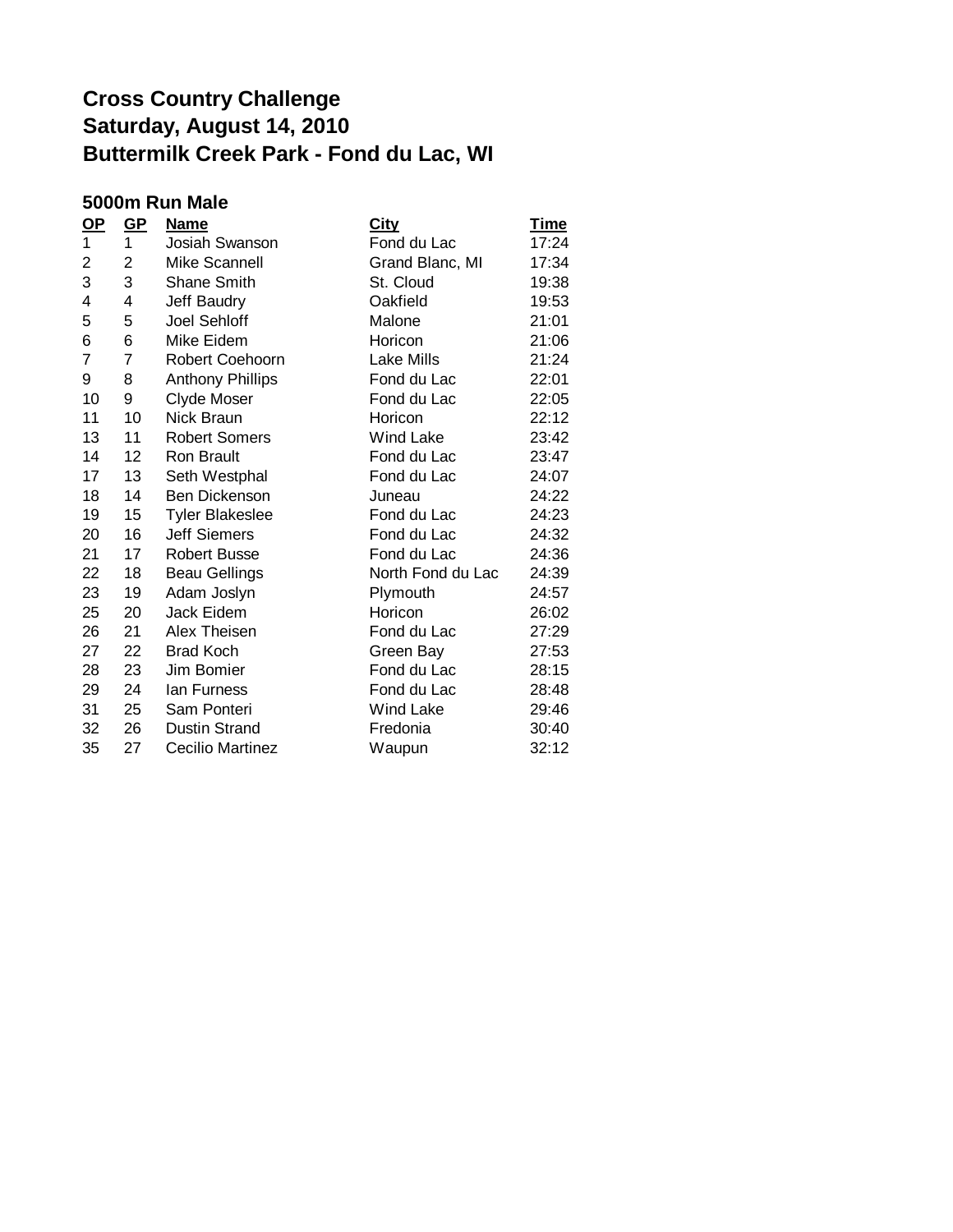#### **1600m Run Overall**

| <u>OP</u> | $GP$            | <b>Name</b>             | <u>City</u>             | <b>Time</b> |
|-----------|-----------------|-------------------------|-------------------------|-------------|
| 1         | 1               | Dale Niggemann          | <b>Stevens Point</b>    | 5:48        |
| 2         | 2               | Jon Brinkley            | Fond du Lac             | 6:02        |
| 3         | 3               | <b>Anthony Phillips</b> | Fond du Lac             | 6:10        |
| 4         | 1               | Kate Olig               | Fond du Lac             | 6:35        |
| 5         | 4               | Daniel Burghardt        | Fond du Lac             | 6:51        |
| 6         | 2               | Sara Drews              | Horicon                 | 7:00        |
| 7         | 3               | Alissa Niggemann        | <b>Stevens Point</b>    | 7:09        |
| 8         | 5               | Luke Meihack            | Fond du Lac             | 7:26        |
| 9         | 4               | Marit Carlson           | Wisconsin Rapids        | 7:40        |
| 10        | 6               | <b>Matthew Busse</b>    | Fond du Lac             | 7:47        |
| 11        | $\overline{7}$  | Samuel Busse            | Fond du Lac             | 7:53        |
| 12        | 5               | Rachel Meihack          | Fond du Lac             | 7:57        |
| 13        | 6               | <b>Gracie Rieder</b>    | Fond du Lac             | 8:02        |
| 14        | 7               | Katie Murphy            | Oakfield                | 8:03        |
| 15        | 8               | <b>Bjorn Carlson</b>    | Wisconsin Rapids        | 8:30        |
| 16        | 8               | Elsa Carlson            | <b>Wisconsin Rapids</b> | 8:42        |
| 17        | 9               | Andrea Meurer           | Fond du Lac             | 8:50        |
| 18        | 9               | Al Kohli                | Lomira                  | 8:50        |
| 19        | 10              | Meg Murphy              | Oakfield                | 10:34       |
| 20        | 11              | Makayla Niggemann       | <b>Stevens Point</b>    | 11:14       |
| 21        | 10              | Dominic Damrow          | Fond du Lac             | 11:22       |
| 22        | 11              | Brandon Guariglia       | Fond du Lac             | 11:22       |
| 23        | 12 <sub>2</sub> | <b>Taylor Martinez</b>  | Waupun                  | 11:23       |
| 24        | 12 <sub>2</sub> | <b>Richard Linke</b>    | Fond du Lac             | 11:40       |
| 25        | 13              | <b>Cindy Carter</b>     | Appleton                | 11:55       |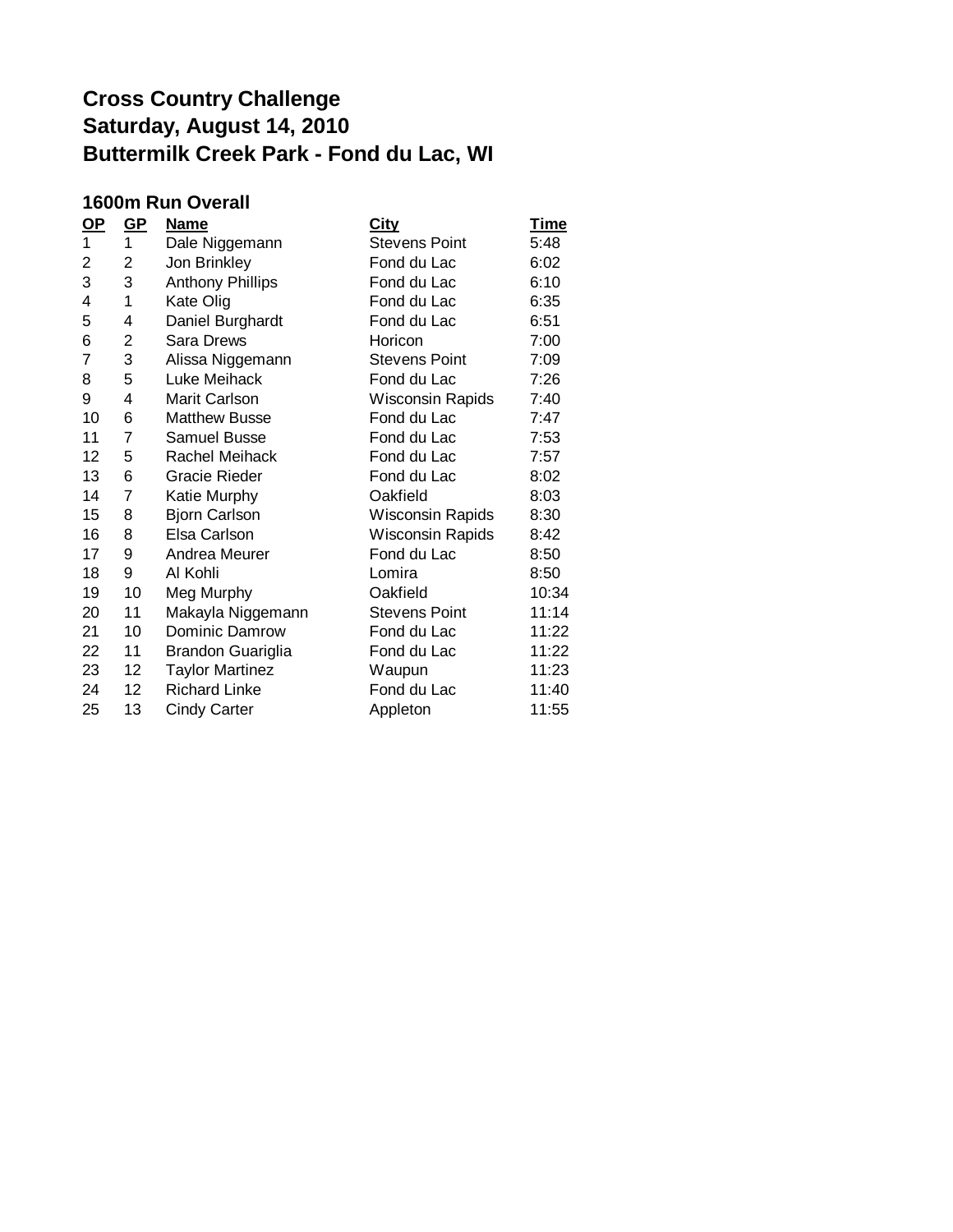### **1600m Run Female**

| $OP$ | GP | <b>Name</b>            | City                    | <b>Time</b> |
|------|----|------------------------|-------------------------|-------------|
| 4    | 1  | Kate Olig              | Fond du Lac             | 6:35        |
| 6    | 2  | <b>Sara Drews</b>      | Horicon                 | 7:00        |
| 7    | 3  | Alissa Niggemann       | <b>Stevens Point</b>    | 7:09        |
| 9    | 4  | Marit Carlson          | <b>Wisconsin Rapids</b> | 7:40        |
| 12   | 5  | Rachel Meihack         | Fond du Lac             | 7:57        |
| 13   | 6  | Gracie Rieder          | Fond du Lac             | 8:02        |
| 14   | 7  | Katie Murphy           | Oakfield                | 8:03        |
| 16   | 8  | Elsa Carlson           | Wisconsin Rapids        | 8:42        |
| 17   | 9  | Andrea Meurer          | Fond du Lac             | 8:50        |
| 19   | 10 | Meg Murphy             | Oakfield                | 10:34       |
| 20   | 11 | Makayla Niggemann      | <b>Stevens Point</b>    | 11:14       |
| 23   | 12 | <b>Taylor Martinez</b> | Waupun                  | 11:23       |
| 25   | 13 | <b>Cindy Carter</b>    | Appleton                | 11:55       |
|      |    |                        |                         |             |